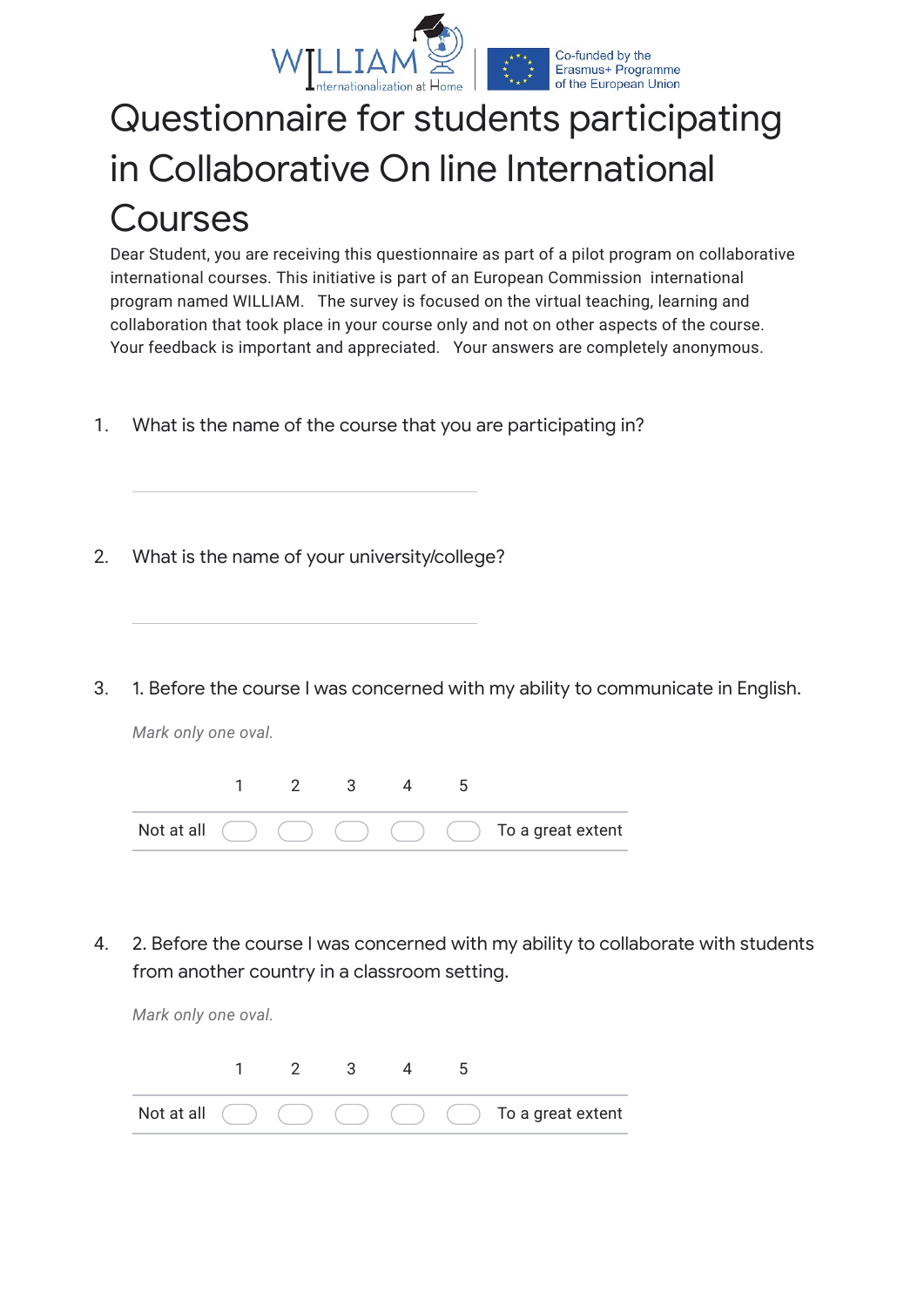5. 3. Before the course I was looking forward to the opportunity of interacting virtually with students from another country.

| Mark only one oval. |  |                |     |  |   |                                                                   |  |  |
|---------------------|--|----------------|-----|--|---|-------------------------------------------------------------------|--|--|
|                     |  | $\overline{2}$ | - 3 |  | ა |                                                                   |  |  |
| Not at all $\left($ |  |                |     |  |   | $($ $)$ $($ $)$ $($ $)$ $($ $)$ $)$ $[$ $]$ $]$ To a great extent |  |  |

6. 4. Before the course would you have been interested in being an exchange student and studying a semester abroad?

|  | $\mathcal{P}$ | 3 |  |                                                                      |
|--|---------------|---|--|----------------------------------------------------------------------|
|  |               |   |  | Not at all $( ) ( ) ( ) ( ) ( ) ( )$ (b) $( ) ( )$ To a great extent |

7. 5. To what extent did the course provide you with meaningful opportunity for discussions with students from other countries ?

*Mark only one oval.*

*Mark only one oval.*



8. 6. To what extent did the course provide you with meaningful opportunity to collaborate on a project/assignment with students from other countries

*Mark only one oval.*

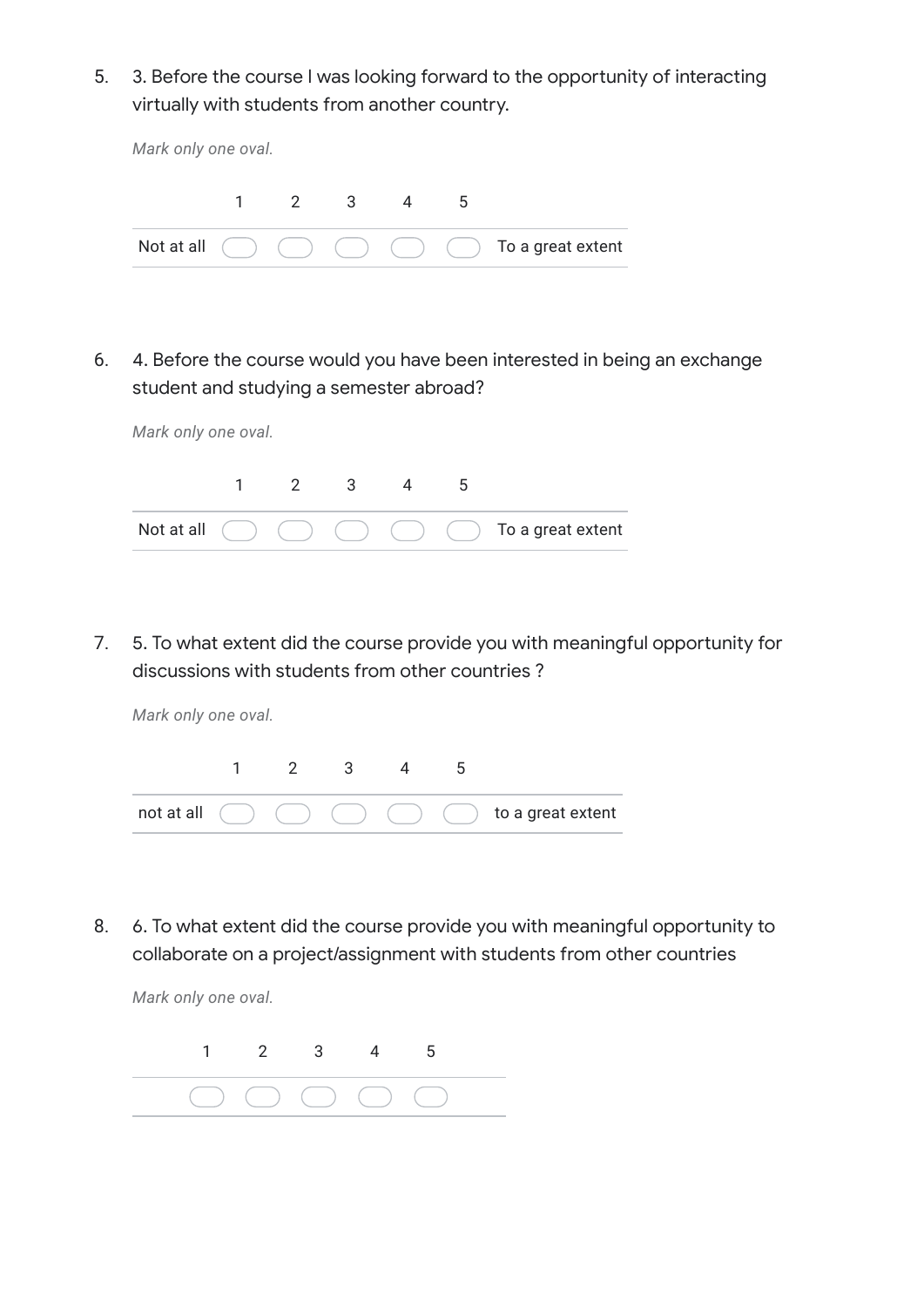9. 7. To what extent did the course provide you with meaningful opportunity to develop virtual social relationships with students from other countries

*Mark only one oval.* 1 2 3 4 5

10. 8. To what extent did the course help increase your self confidence to participate in international programs?

*Mark only one oval.* Not at all 1 2 3 4 5 To a great extent

11. 9. To what extent would you be willing to take another course that connects you with students from other countries?

*Mark only one oval.*



12. 10. After this course, to what extent would you be interested in being an exchange student and study a semester abroad?

| Mark only one oval. |  |                         |    |                                                                 |
|---------------------|--|-------------------------|----|-----------------------------------------------------------------|
|                     |  | $\overline{\mathbf{3}}$ | C. |                                                                 |
| Not at all $($      |  |                         |    | $( )$ $( )$ $( )$ $( )$ $( )$ $( )$ $( )$ $]$ To a great extent |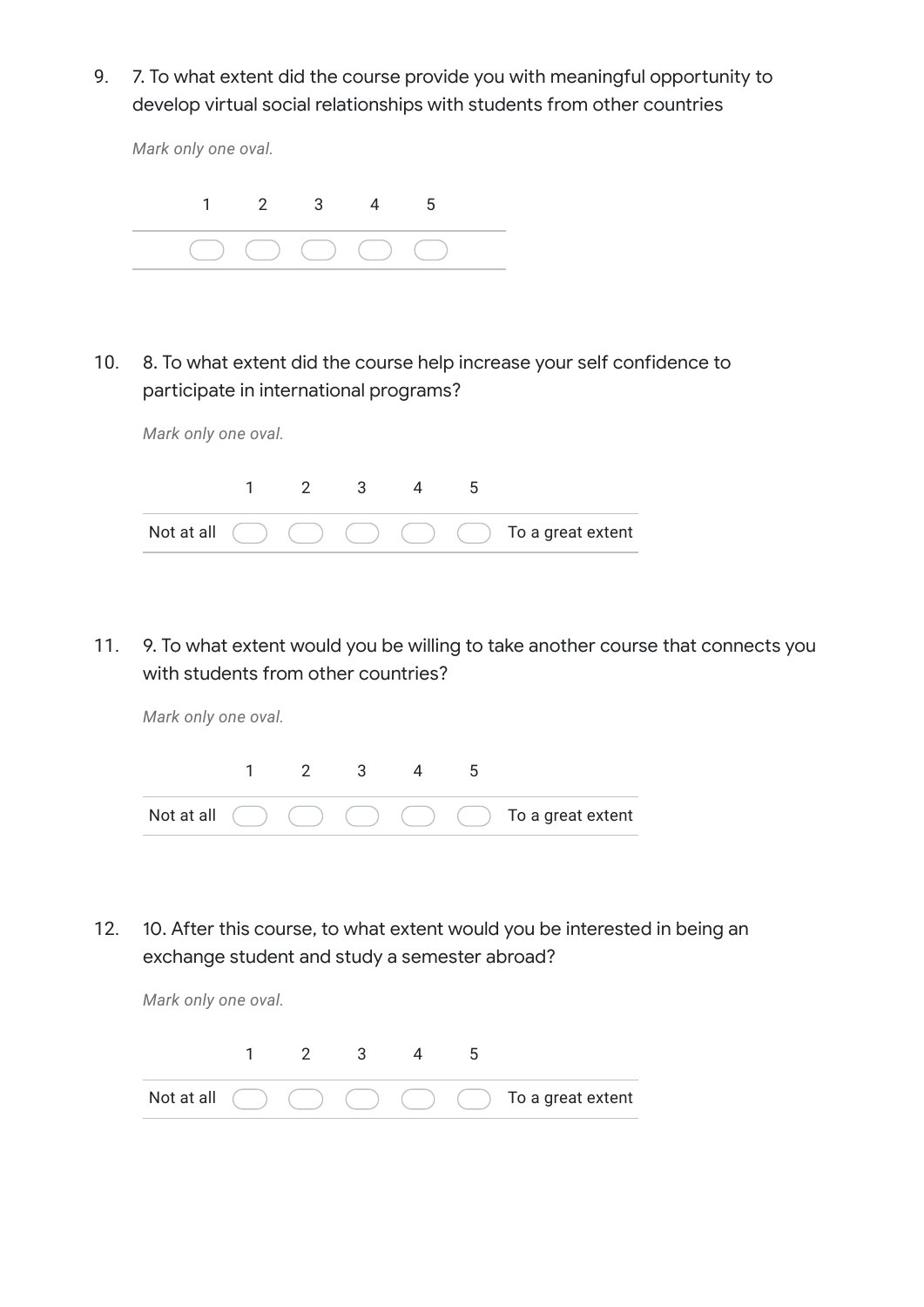13. 11. To what extend would you be willing to participate in another international program or project?

| Mark only one oval. |  |               |              |  |  |                                                           |  |  |
|---------------------|--|---------------|--------------|--|--|-----------------------------------------------------------|--|--|
|                     |  | $\frac{2}{2}$ | $\mathbf{3}$ |  |  |                                                           |  |  |
| Not at all $($      |  |               |              |  |  | $($ $)$ $($ $)$ $($ $)$ $($ $)$ $($ $)$ To a great extent |  |  |

14. 12. To what extent do you feel that this international learning experience contributed or enriched the academic learning of the subject matter of your course?

| Mark only one oval. |  |               |     |  |    |                                                                                |  |  |
|---------------------|--|---------------|-----|--|----|--------------------------------------------------------------------------------|--|--|
|                     |  | $\mathcal{P}$ | - 3 |  | .5 |                                                                                |  |  |
|                     |  |               |     |  |    | Not at all $( ) ( ) ( ) ( ) ( )$ $( ) ( )$ $( )$ $( )$ $( )$ To a great extent |  |  |

15. 13. What did you like most about the course?

16. 14. How do you feel that this course contributed to your feelings towards participating in international programs and projects?